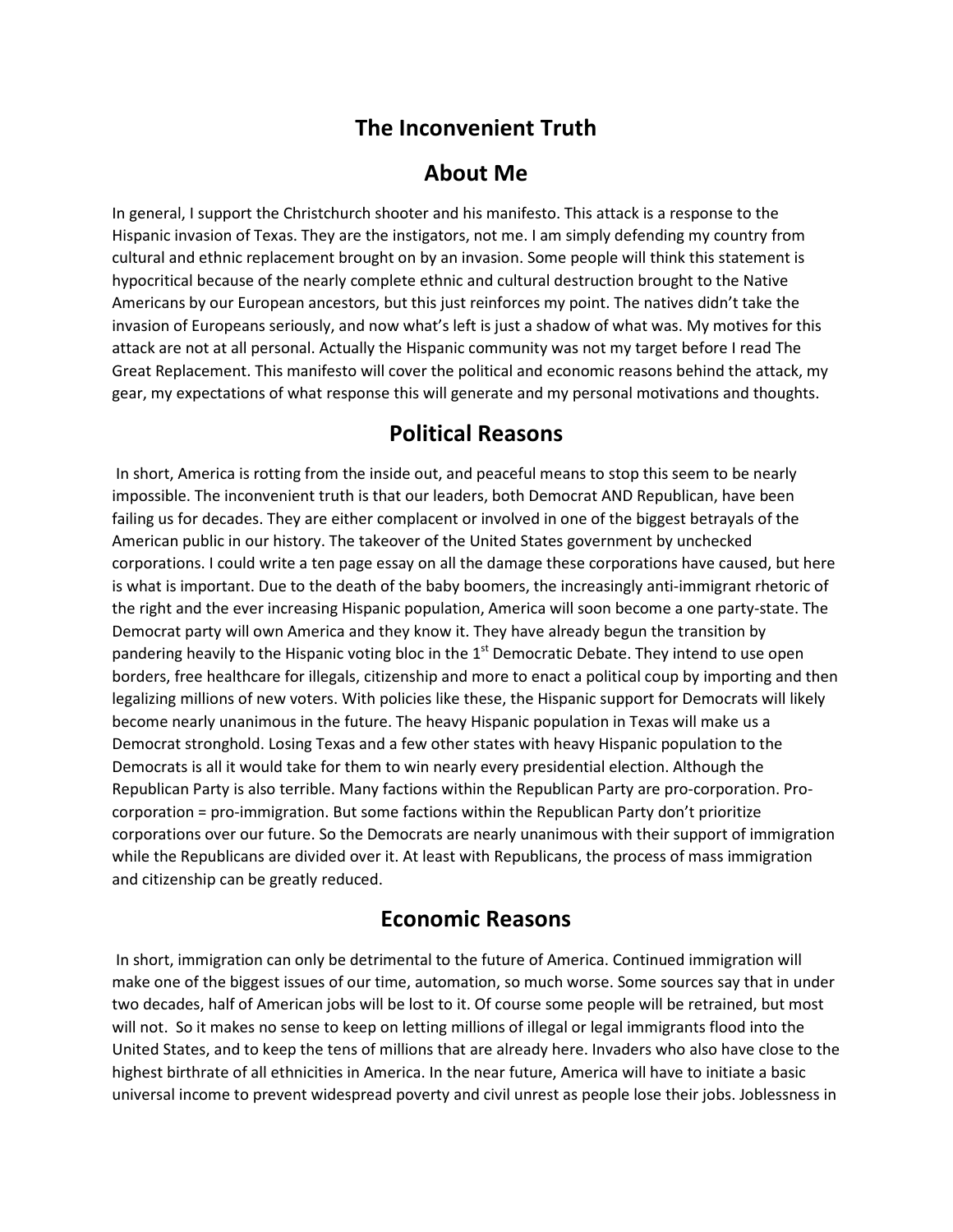itself is a source of civil unrest. The less dependents on a government welfare system, the better. The lower the unemployment rate, the better. Achieving ambitions social projects like universal healthcare and UBI would become far more likely to succeed if tens of millions of dependents are removed.

Even though new migrants do the dirty work, their kids typically don't. They want to live the American Dream which is why they get college degrees and fill higher-paying skilled positions. This is why corporations lobby for even more illegal immigration even after decades of it of happening. They need to keep replenishing the low-skilled labor pool. Even as migrant children flood skilled jobs, Corporations make this worse by lobbying for even more work visas to be issued for skilled foreign workers to come here. Recently, the senate under a REPUBLICAN administration has greatly increased the number of foreign workers that will take American jobs. Remember that both Democrats and Republicans support immigration and work visas. Corporations need to keep replenishing the labor pool for both skilled and unskilled jobs to keep wages down. So Automation is a good thing as it will eliminate the need for new migrants to fill unskilled jobs. Jobs that Americans can't survive on anyway. Automation can and would replace millions of low-skilled jobs if immigrants were deported. This source of competition for skilled labor from immigrants and visa holders around the world has made a very difficult situation even worse for natives as they compete in the skilled job market. To compete, people have to get better credentials by spending more time in college. It used to be that a high school degree was worth something. Now a bachelor's degree is what's recommended to be competitive in the job market. The cost of college degrees has exploded as their value has plummeted. This has led to a generation of indebted, overqualified students filling menial, low paying and unfulfilling jobs. Of course these migrants and their children have contributed to the problem, but are not the sole cause of it.

The American lifestyle affords our citizens an incredible quality of life. However, our lifestyle is destroying the environment of our country. The decimation of the environment is creating a massive burden for future generations. Corporations are heading the destruction of our environment by shamelessly overharvesting resources. This has been a problem for decades. For example, this phenomenon is brilliantly portrayed in the decades old classic "The Lorax". Water sheds around the country, especially in agricultural areas, are being depleted. Fresh water is being polluted from farming and oil drilling operations. Consumer culture is creating thousands of tons of unnecessary plastic waste and electronic waste, and recycling to help slow this down is almost non-existent. Urban sprawl creates inefficient cities which unnecessarily destroys millions of acres of land. We even use god knows how many trees worth of paper towels just wipe water off our hands. Everything I have seen and heard in my short life has led me to believe that the average American isn't willing to change their lifestyle, even if the changes only cause a slight inconvenience. The government is unwilling to tackle these issues beyond empty promises since they are owned by corporations. Corporations that also like immigration because more people means a bigger market for their products. I just want to say that I love the people of this country, but god damn most of y'all are just too stubborn to change your lifestyle. So the next logical step is to decrease the number of people in America using resources. If we can get rid of enough people, then our way of life can become more sustainable.

#### **Gear**

Main gun: AK47 (WASR 10) – I realized pretty quickly that this isn't a great choice since it's the civilian version of the ak47. It's not designed to shoot rounds quickly, so it overheats massively after about 100 shots fired in quick succession. I'll have to use a heat-resistant glove to get around this.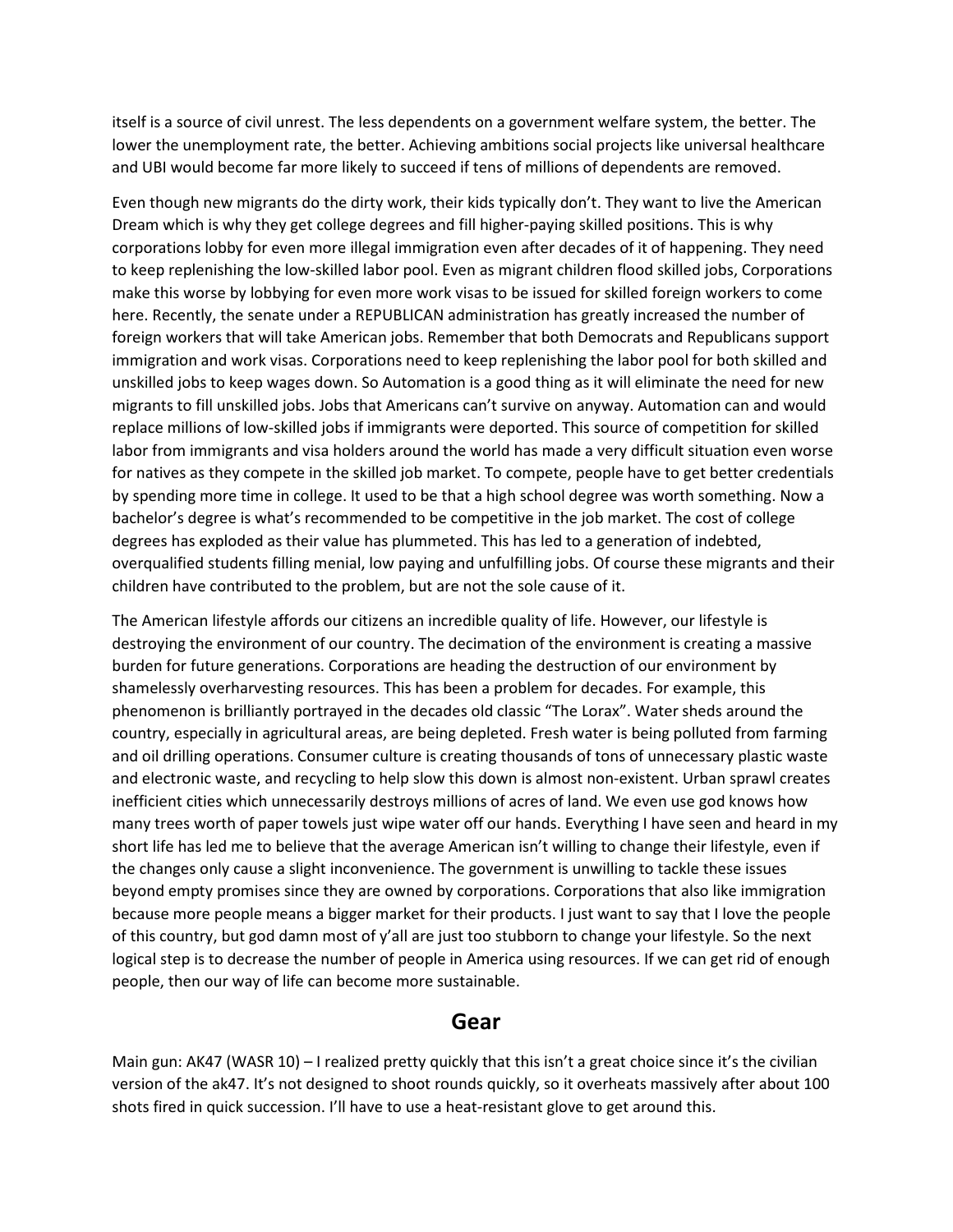8m3 bullet: This bullet, unlike pretty much any other 7.62x39 bullet, actually fragments like a pistol hollow point when shot out of an ak47 at the cost of penetration. Penetration is still reasonable, but not nearly as high as a normal ak47 bullet. The ak47 is definitely a bad choice without this bullet design, and may still be with it.

Other gun(if I get one): Ar15 – Pretty much any variation of this gun doesn't heat up nearly as fast as the AK47. The round of this gun isn't designed to fragment, but instead tumbles inside a target causing lethal wounding. This gun is probably better, but I wanted to explore different options. The ar15 is probably the best gun for military applications but this isn't a military application.

This will be a test of which is more lethal, either it's fragmentation or tumbling.

I didn't spend much time at all preparing for this attack. Maybe a month, probably less. I have do this before I lose my nerve. I figured that an under-prepared attack and a meh manifesto is better than no attack and no manifesto

# **Reaction**

Statistically, millions of migrants have returned to their home countries to reunite with the family they lost contact with when they moved to America. They come here as economic immigrants, not for asylum reasons. This is an encouraging sign that the Hispanic population is willing to return to their home countries if given the right incentive. An incentive that myself and many other patriotic Americans will provide. This will remove the threat of the Hispanic voting bloc which will make up for the loss of millions of baby boomers. This will also make the elites that run corporations realize that it's not in their interest to continue piss off Americans. Corporate America doesn't need to be destroyed, but just shown that they are on the wrong side of history. That if they don't bend, they will break.

# **Personal Reasons and Thoughts**

My whole life I have been preparing for a future that currently doesn't exist. The job of my dreams will likely be automated. Hispanics will take control of the local and state government of my beloved Texas, changing policy to better suit their needs. They will turn Texas into an instrument of a political coup which will hasten the destruction of our country. The environment is getting worse by the year. If you take nothing else from this document, remember this: INACTION IS A CHOICE. I can no longer bear the shame of inaction knowing that our founding fathers have endowed me with the rights needed to save our country from the brink destruction. Our European comrades don't have the gun rights needed to repel the millions of invaders that plaque their country. They have no choice but to sit by and watch their countries burn.

America can only be destroyed from the inside-out. If our country falls, it will be the fault of traitors. This is why I see my actions as faultless. Because this isn't an act of imperialism but an act of preservation. America is full of hypocrites who will blast my actions as the sole result of racism and hatred of other countries, despite the extensive evidence of all the problems these invaders cause and will cause. People who are hypocrites because they support imperialistic wars that have caused the loss of tens of thousands of American lives and untold numbers of civilian lives. The argument that mass murder is okay when it is state sanctioned is absurd. Our government has killed a whole lot more people for a whole lot less.